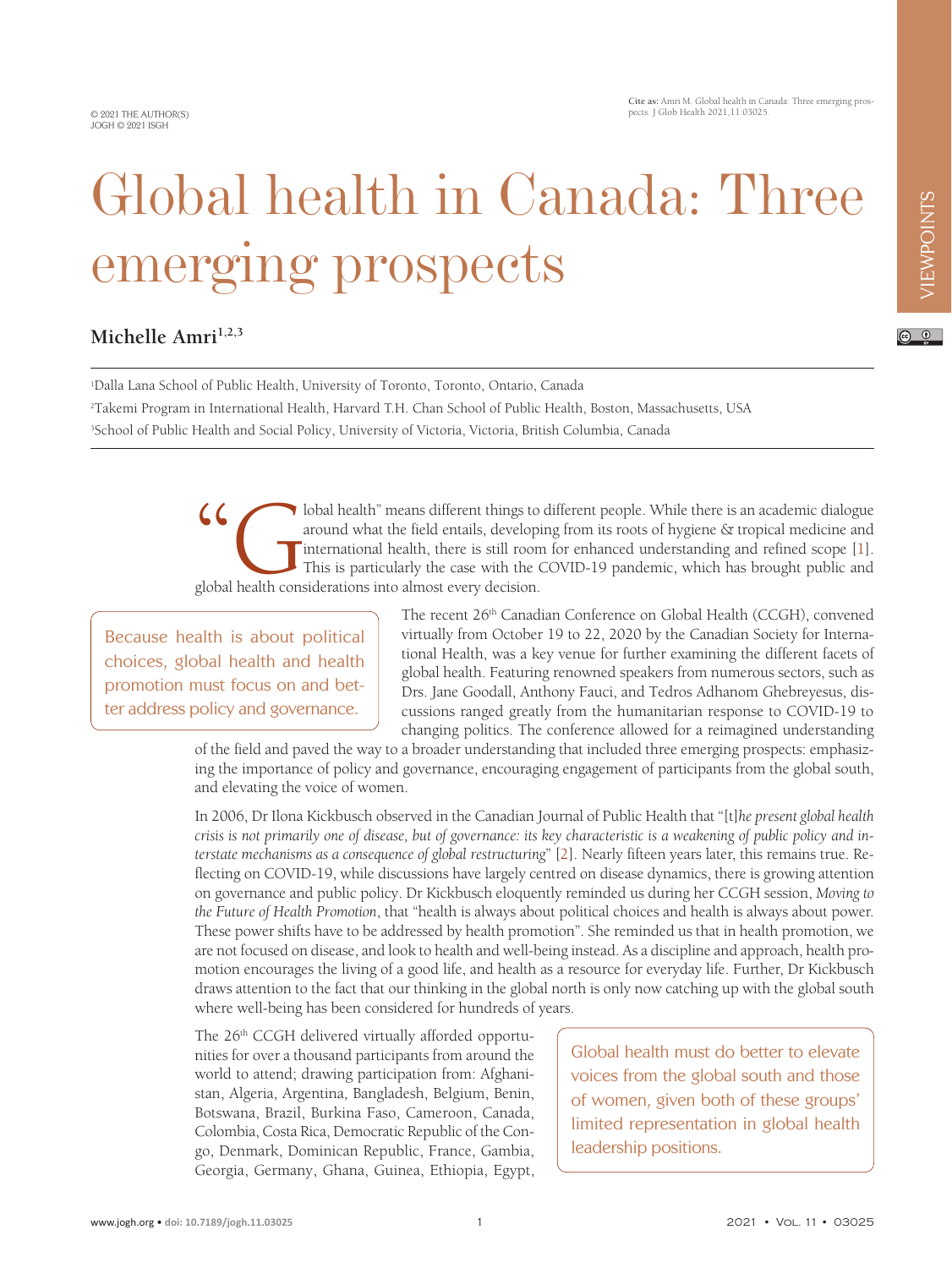

**Photo: "Globes" by Tuppus; licensed under CC BY 2.0.**

Haiti, Honduras, Hungary, India, Indonesia, Iraq, Kazakhstan, Kenya, Libya, Madagascar, Malaysia, Malawi, Mali, Mexico, Morocco, Mozambique, Myanmar, Nepal, Netherlands, Nigeria, Pakistan, People's Republic of China, Peru, Philippines, Portugal, Rwanda, Saint Lucia, Senegal, Spain, Somalia, South Africa, South Sudan, Sri Lanka, Switzerland, Turkey, United Republic of Tanzania, Uganda, United Kingdom of Great Britain and Northern Ireland, United States of America, Viet Nam, Zambia, and Zimbabwe. With more diverse voices and perspectives from around the world, global health practice can be improved. This is particularly the case with different cultures which may have different understandings and perspectives, which draw upon different traditions of social justice [\[3](#page-2-2)]. For example, in considering equity, it has been suggested that the United States of America focuses on racial or ethnic disparities whereas the United Kingdom focuses on socioeconomic status [\[4](#page-2-3)]. Given the shared interest in global health, which largely focuses on the global south, it is crucial to have global health representation and engagement in such discussions. Despite high-income countries only accounting for 17% of the global population, a study of 200 global health organizations found that 83% of global health leaders are from high-income countries [\[5](#page-2-4)].

Similarly, with 49.6% of the global population identifying as female in 2017 [\[6](#page-2-5)], the female voice also needs to be heard and listened to. This is particularly important with the large percentage of young females engaged in global health, but with a low percentage successfully moving to leadership positions [\[7](#page-2-6)]. In this same study of 200 global organizations, it was determined that only 5% of leaders were

women from low- and middle-income countries [\[5](#page-2-4)], which demonstrates the dire need to elevate these voices. This was also found to be the case more recently, as it was determined by *The BMJ Gender Diversity Group* that women were underrepresented in decision-making around COVID-19 [[8\]](#page-2-7). The 26<sup>th</sup> CCGH unveiled the 2020 Canadian Women in Global Health list, "showcasing the incredible achievements of Canadian women leaders in global health, fostering new and exciting collaborations, and advocating for gender equity in the health workforce and leadership more broadly" [\[9\]](#page-2-8). In speaking about the list at CCGH, Eva Slawecki, Executive Director of the Canadian Society for International Health, expressed that "there is no excuse to say there is no women expert". This list allows for enhanced gender representation and engagement in global health, by providing an easily searchable database of women experts which can be drawn upon. This is crucial because lack of gender representation translates to a lack of action to address causes of gender-based health inequities [[5\]](#page-2-4). For instance, when examining the COVID-19 pandemic, countries with female leaders fared much better across various indicators, including having six times less deaths [\[10\]](#page-2-9). The list is a step towards paving the way for women leaders and reimagined approaches to global health.

Overall, I must commend the CCGH and its organizers for outlining three emerging prospects for which global health can be reconsidered. With enhanced attention paid to global health, we can reform our approaches, through emphasizing the importance of policy and governance, encouraging engagement of participants from the global south, and elevating the voice of women, to ultimately enhance public health to protect populations and improve public health.

**Funding:** This manuscript was kindly supported by the Canadian Society for International Health after acceptance.

Authorship **contributions:** MA is the sole author.

**Competing interests:** The author completed the Unified Competing Interest form at www.icmje.org/coi\_disclosure.pdf (available upon request from the corresponding author), and declares no conflicts of interest.